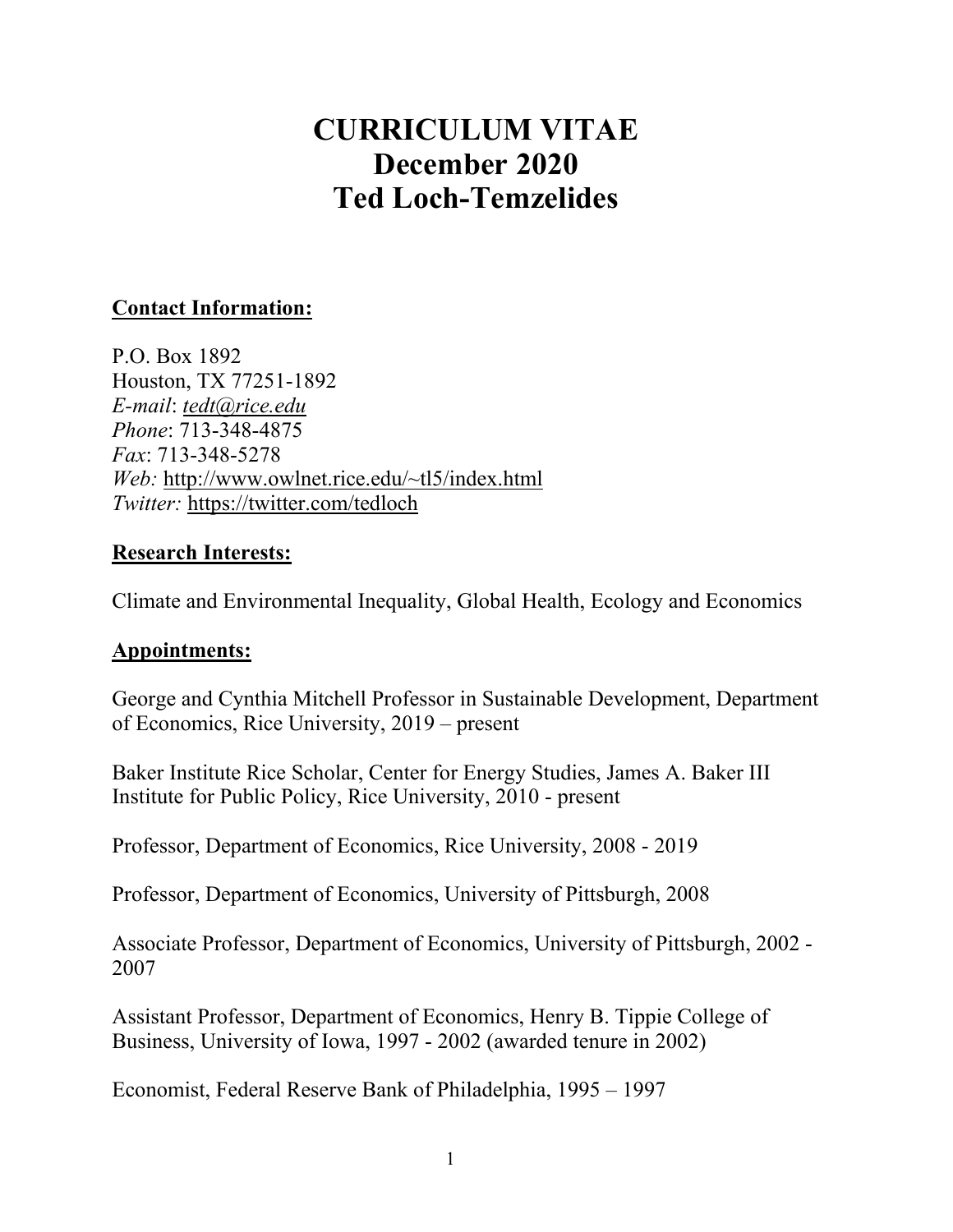### **Other Appointments:**

Visiting Researcher, IMERA, Aix Marseille Universite, Spring 2019

Visiting Researcher, Institute of the Environment and Sustainability, UCLA, Spring 2017

Visiting Scholar, MIT Energy Initiative, Center for Energy and Environmental Policy Research, Massachusetts Institute of Technology, Fall 2016

Visiting Scholar, IMF, during January 2017, August 2016, December 2015, September 2012

Visiting Professor, European University Institute, May - June 2012

Visiting Researcher, Banco de Portugal, June - July 2011

Visiting Professor, *CES*, Ludwig-Maximilians-Universitaet, Munich, June - July 2009

Visiting Associate Professor of Finance, The Wharton School, University of Pennsylvania, 2006 - 2007

Visiting Scholar, Department of Managerial Economics and Decision Sciences, Kellogg School of Management, Northwestern University, Fall 2000

Research Department Visitor, European Central Bank October 2008, June 2007, June 2006, May - August 2005, June - August 2004

Research Department Visitor, Federal Reserve Bank of Minneapolis June 1996, May - August 1995

#### **Education and Degrees:**

Ph.D., University of Minnesota, 1995

Graduate student in Economics, University of Minnesota, 1989-1995

Graduate student in Mathematics (completed coursework requirements for M.S.), University of Minnesota, 1991-1993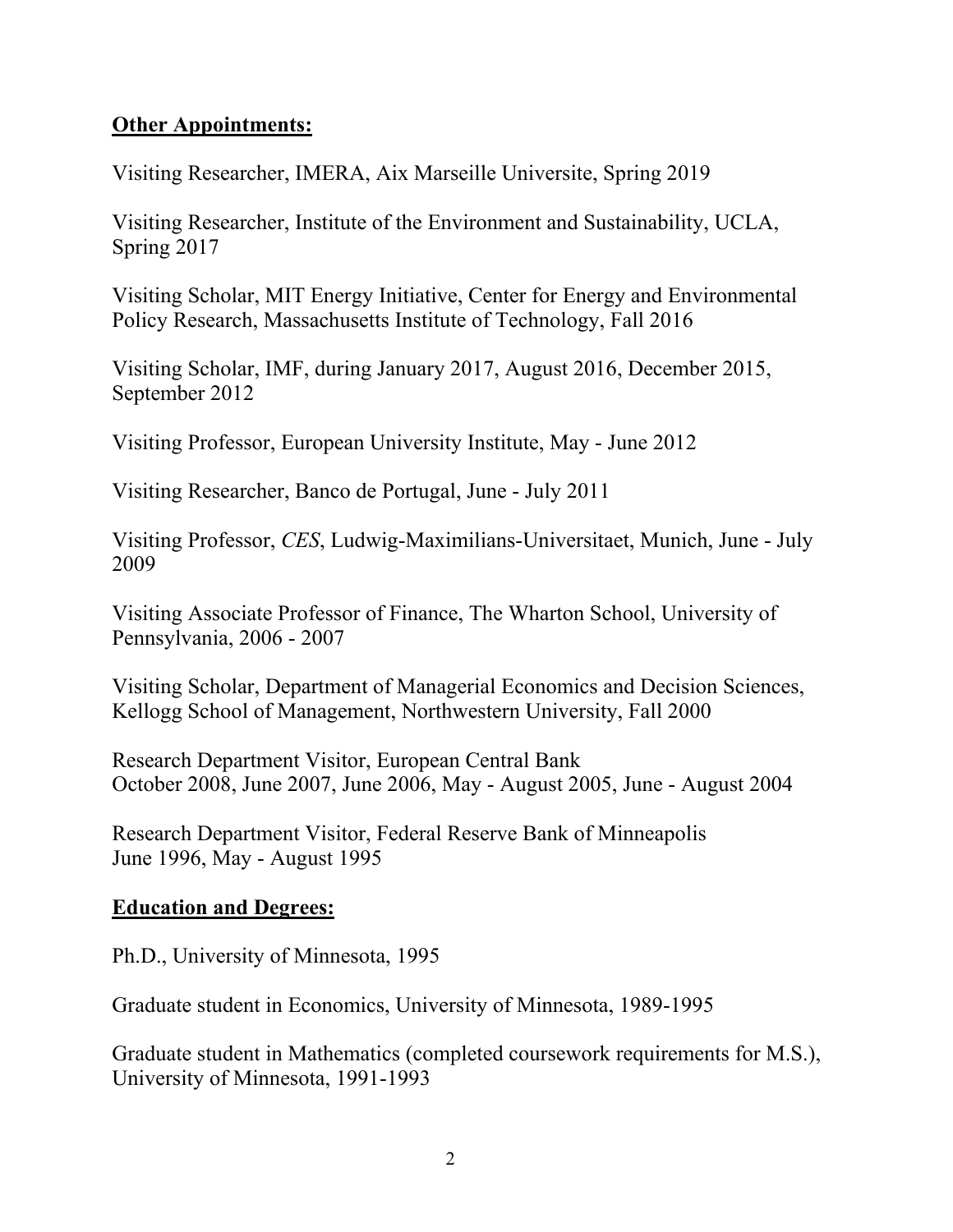B.A. (Economic Sciences), with honors, School of Industrial Studies, University of Piraeus, Greece, 1988

Undergraduate student in Economic Sciences, School of Industrial Studies, University of Piraeus, Greece, 1984-1988

### **Languages:**

Greek, some French and Italian

# **Grants and Awards:**

- 1. *International Affairs Fellowship in International Economics,* Council on Foreign Relations, 2020–2021
- 2. *The Environmental Impacts of COVID19 in Texas: Understanding Trade-Offs of Plausible Low-Carbon Futures,* with Sylvia Dee (Earth, Environmental & Planetary Sciences), Carrie Masiello (Earth, Environmental & Planetary Sciences), and Mark Torres (Earth, Environmental & Planetary Sciences); *Rice COVID-19 Research Fund* Grant, Rice University, 2020
- 3. *Resilience of Industrial and Energy Infrastructure*, with Philip Bedient (Civil and Environmental Engineering), Pedram Hassanzadeh (Mechanical Engineering), Rachel Meidl (Baker Institute for Public Policy), and Jamie Padgett (Civil and Environmental Engineering); *Rice Energy and Environment Initiative (E2I)* Seed Grant, Rice University, 2018
- 4. *Economic and Environmental Assessment with the Rice World Energy Model*, with Daniel S. Cohan (Civil and Environmental Engineering); *Rice Energy and Environment Initiative (E2I)* Seed Grant, Rice University, 2014
- 5. Research Professorship Award, *SSRI*, Rice University, 2013
- 6. *Banco de Portugal* Grant, 2011
- 7. *National Science Foundation* Grant (PI, *Mechanism Design and Payments*), 2005-2008
- 8. *Henry B. Tippie Research Fellowship*, University of Iowa, 2001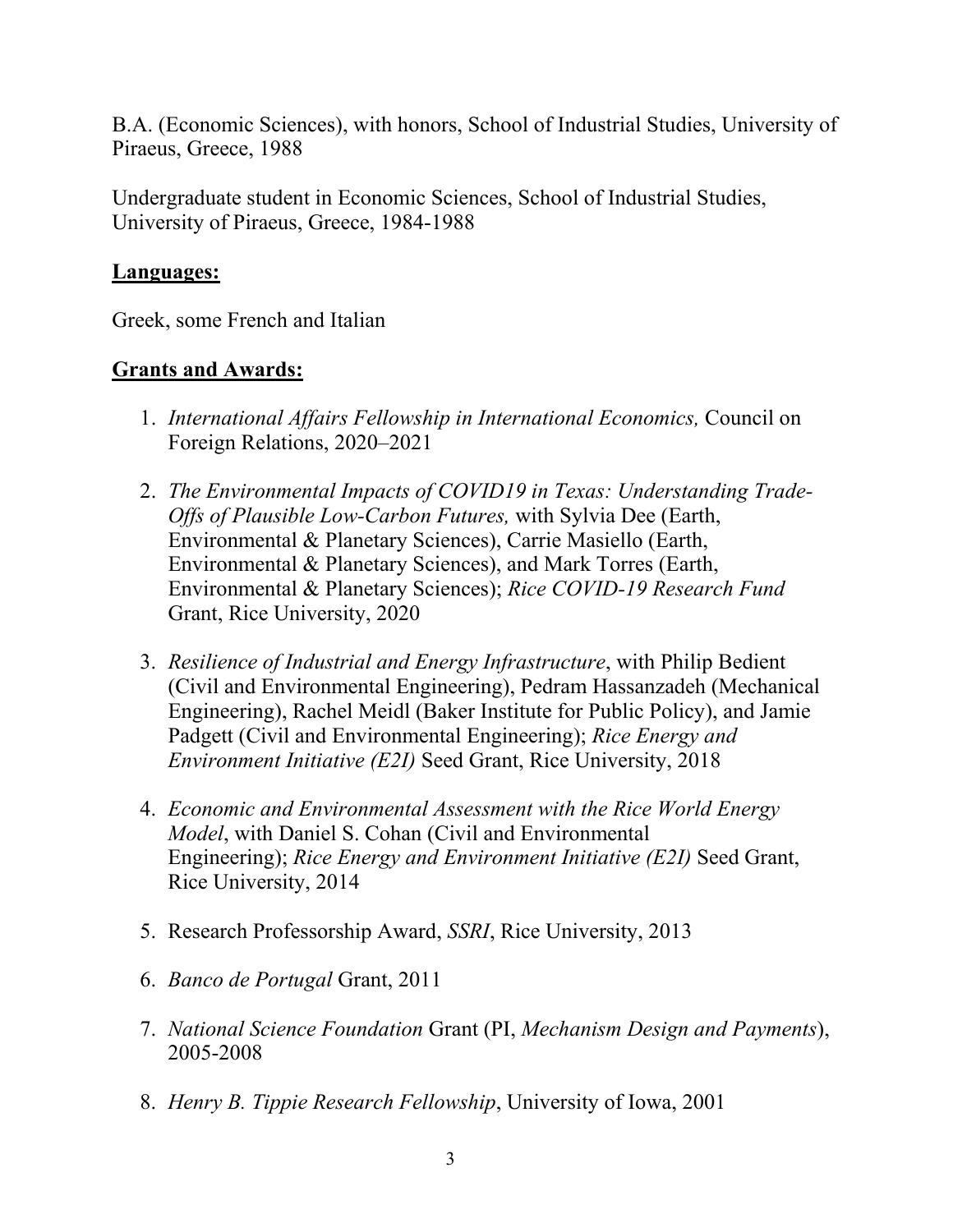- 9. *Old Gold Summer Fellowship*, University of Iowa, 1998, 2000
- 10. *Collegiate Teaching Award*, Henry B. Tippie College of Business, University of Iowa, 1999
- 11. *Summer Fellowship*, Henry B. Tippie College of Business, University of Iowa, 1999
- 12. *Summer Research Grant*, Henry B. Tippie College of Business, University of Iowa, 1998, 1999
- 13. *Distinguished Teaching Assistant*, Department of Economics, University of Minnesota, 1995
- 14. *Union of Greek Ship-Owners Award* (awarded for high undergraduate GPA to students from families of seamen), 1987

#### **Published and Ongoing Research:**

- I. Global Health, Climate Resilience, Energy and Environmental Policy:
	- 1. "Ecology and Economics for Pandemic Prevention," with Andrew P. Dobson, Stuart Pimm, Lee Hannah, Les Kauffman, Jorge A. Ahumada, Amy W. Ando, Aaron Bernstein, Jonah Busch, Peter Daszak, Jens Engelman, Margaret Kinnaird, Binbin Li, Thomas Lovejoy, Katarzyna Nowak, Patrick R. Roehrdanz, and Mariana M. Vale, *Science* **24 Vol. 369,** Issue **6502**, pp. 379-381, DOI: 10.1126/science.abc3189 (2020)
	- 2. "Investments in the Primary Prevention of Viral Zoonoses," with Aaron Bernstein, Amy W. Ando, Mariana M. Vale, Binbin V. Li, Hongying Li, Jonah Busch, Colin Chapman, Margaret Kinnaird, Katarzyna Nowak, Marcia C. Castro, Carlos Zambrana-Torrelio, Jorge A. Ahumada, Lingyun Xiao, Les Kaufman, Lee Hannah, Peter Daszak, Stuart L. Pimm, and Andrew P. Dobson, Manuscript (2020)
	- 3. "Race, Local Pollution, and COVID-19 Deaths in Texas," with A. Xu, C. Adiole, N. Botton, S. Dee, C. Masiello, M. Torres, and members of the Rice COVID-19 environmental project, in progress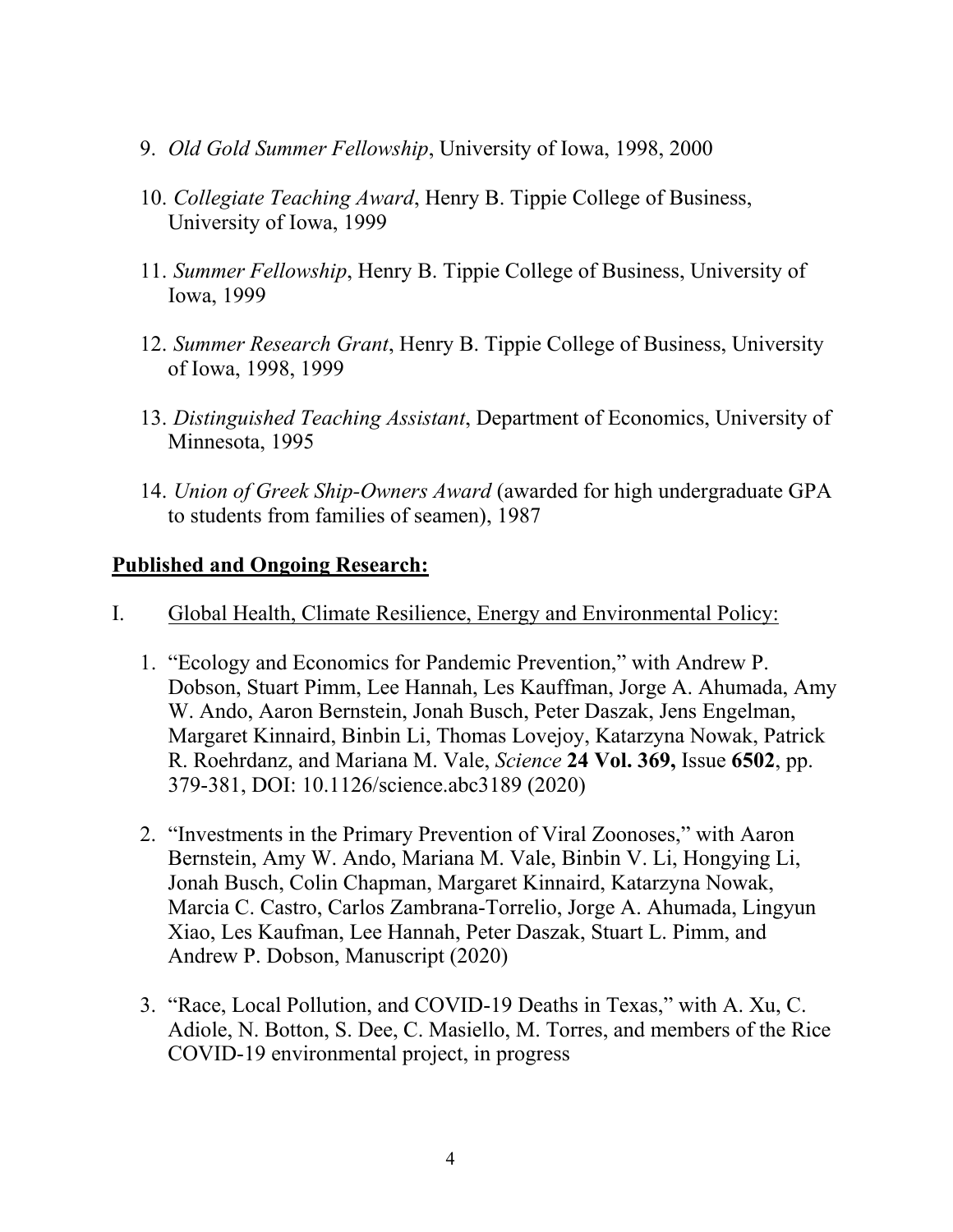- 4. "Transport Choice and Socioeconomic Disparities in the Age of Covid-19," with K. Medlock, in progress
- 5. "Renewable Technology Adoption and the Macroeconomy," with Bernardino Adao and Borghan Narajabad, Manuscript (2020)
- 6. "Mercantilism's Groundhog Day: A Trade War, the Trump Administration and Northeast Asia," with Ken Medlock and Wootung Chae, Rice University's Baker Institute for Public Policy Working Paper (2020)
- 7. "A Cost-Benefit Analysis of the Jones Act: The Case of Global Tankers," with Igor Hernandez, Ken Medlock, and Anna Mikulska, forthcoming, *Journal of Transport Economics and Policy* (2021)
- 8. "Hurricane Surge Risk Assessment of Petroleum Infrastructure under Changing Climate Conditions," with Majid Ebad Sichani, Katherine A. Anarde, Kendall Capshaw, Pedram Hassanzadeh, Rachel A. Meidl , Jamie E. Padgett, and Philip B. Bedient, *Frontiers in Built Environment: Wind Engineering and Science* https://doi.org/10.3389/fbuil.2020.00104 (2020)
- 9. "Needed: Robustness in Climate Economics," Chapter Six in: *Coping with the Climate Crisis: Mitigation Policies and Global Coordination,* R. Arezki, P. Bolton, K. El Aynaoui, and M. Obstfeld, Eds., *Columbia University Press* (2018)
- 10. "Employment Impacts of Upstream Oil and Gas Investment in the United States," with Mark Agerton, Peter Hartley, and Kenneth B. Medlock III, *International Monetary Fund* **WP/15/28** (2015), *Energy Economics* **62**  (2017)
- 11. "Robust Dynamic Energy Use and Climate Change," with Xin Li and Borghan Narajabad, *Quantitative Economics* **7** (2016)
- 12. "Monetary Emissions Trading Mechanisms," with Cyril Monnet, *International Journal of Economic Theory* **12(1)** (2016)
- 13. "Energy Sector Innovation and Growth," with Peter Hartley, Kenneth B. Medlock III, and Xinya Zhang, *The Energy Journal* **37(1)** (2016)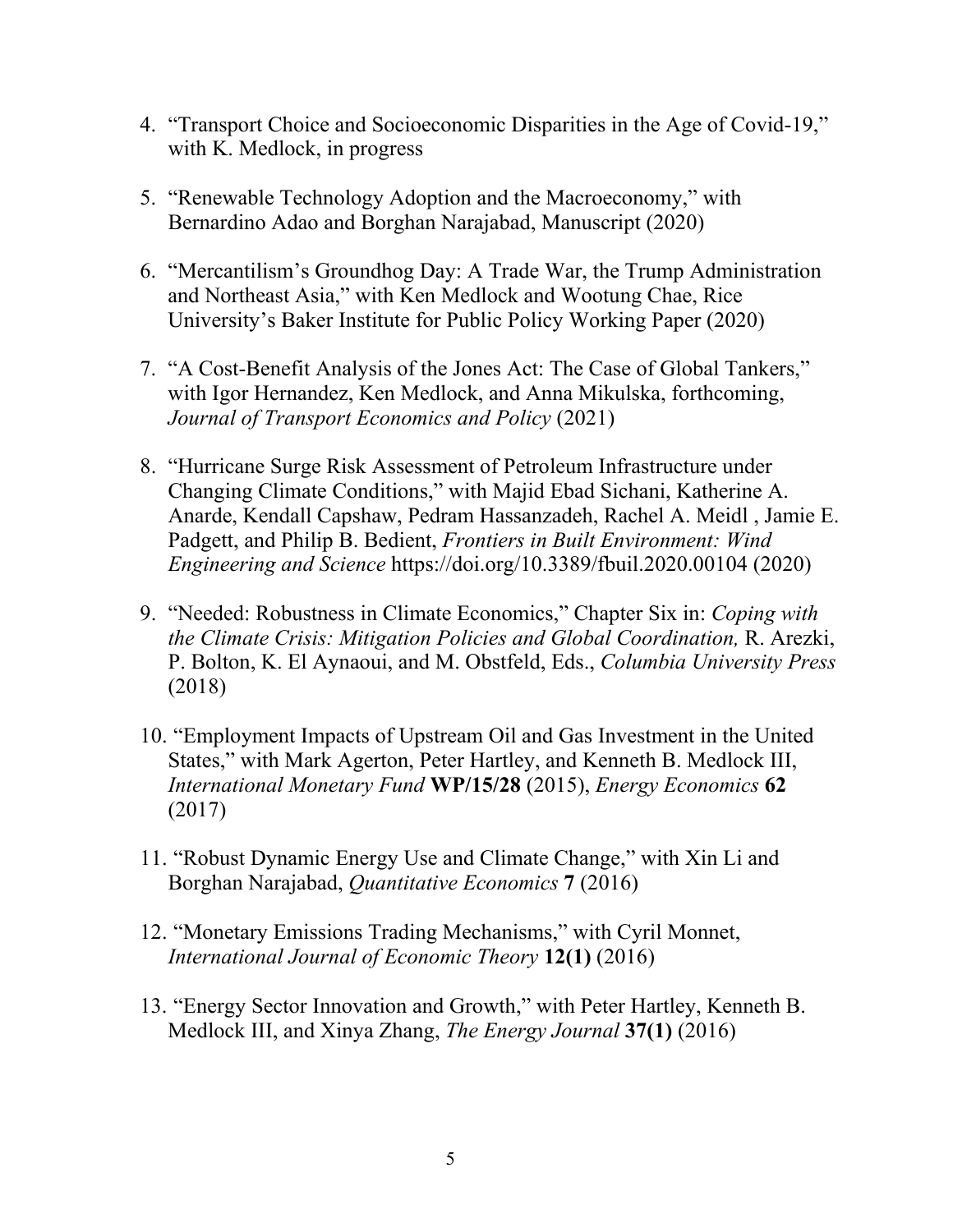- 14. "Local Employment Impact from Competing Energy Sources: Shale Gas versus Wind Generation in Texas," with Peter Hartley, Kenneth B. Medlock III, and Xinya Zhang, *Energy Economics* **49** (2015)
- 15. "New Alignments? The Geopolitics of Gas and Oil Cartels and the Changing Middle East," with Songying Fang and Amy Jaffe, *Economics of Energy and Environmental Policy* **3 (1)** (2014)
- II. Ecology and Economics, Economic Theory and Experiments:
	- 16. Conservation, Risk Aversion, and Livestock Insurance: the Case of the Snow Leopard, forthcoming, *Conservation Letters* (2021)
	- 17. Walrasian Equilibrium in Nature, Manuscript (2020)
	- 18. "A Double-Slit Experiment with Human Subjects," with John Duffy, Manuscript (2020)
	- 19. "Money Talks," with Marie Hoerova and Cyril Monnet, *Economics Letters*  **116** (2012)
	- 20. "Optimal Clearing Arrangements for Financial Trades," with Thorsten Koeppl and Cyril Monnet, *Journal of Financial Economics* **103** (2012)
	- 21. "Competitive Behavior in Market Games: Evidence and Theory," with John Duffy and Alexander Matros, *Journal of Economic Theory* **146 (4)** (2011)
	- 22. "Modeling the Experimental Process in the Social Sciences," *Journal of Mathematical Economics* **46 (4)** (2010)
	- 23. "Self-Organized Criticality in a Dynamic Entry Game," with Andreas Blume and John Duffy, *Journal of Economic Dynamics and Control*, **34**  (2010)
	- 24. "Fashion Statement," *Review of Economic Dynamics* **12 (4)** (2009)
	- 25. "A Dynamic Model of Settlement," with Thorsten Koeppl and Cyril Monnet, *Journal of Economic Theory* **142 (1)** (2008)
	- 26. "Banking, Liquidity, and the Velocity of Money," with Ricardo Cavalcanti and Andres Erosa, *International Economic Review,* **46 (2)** (2005)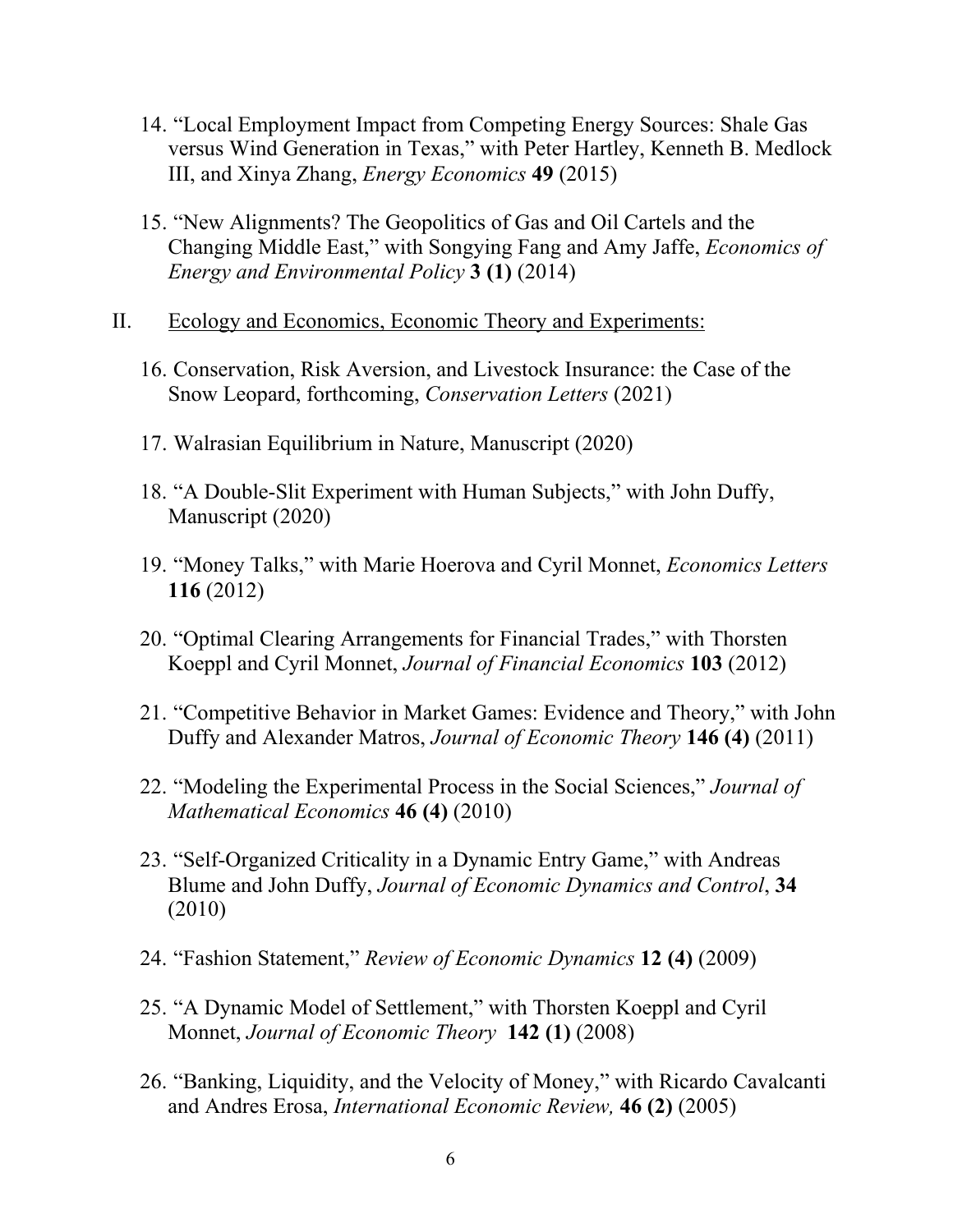- 27. "A Model of Bureaucracy and Corruption," with Shouyong Shi. *International Economic Review* **45 (3)** (2004)
- 28. "Lack-of-Recall and Centralized Monetary Trade," with Jialin Yu. *International Economic Review*, **45 (4)** (2004)
- 29. "On the Local Interaction of Money and Credit," with Yi Jin. *Review of Economic Dynamics*, **7** (2004)
- 30. "Directed Matching and Monetary Exchange," with Dean Corbae and Randall Wright. *Econometrica* **71 (3)** (2003)
- 31. "On the Geography of Conventions," with Andreas Blume. *Economic Theory* **22 (4)** (2003)
- 32. "Matching and Money," with Dean Corbae and Randall Wright. *American Economic Review Papers and Proceedings* **92 (2)** (2002)
- 33. "Discrete Time Dynamics in a Random Matching Monetary Model," with Hector Lomeli. *Economic Theory* **20 (2)** (2002)
- 34. "Private Money, Settlement, and Discounts," with Steve Williamson. *Carnegie-Rochester Conference Series on Public Policy* **54** (2001)
- 35. "Payments Systems Design in Deterministic and Private Information Environments," with Steve Williamson. *Journal of Economic Theory* **99 (1/2)** (2001)
- 36. "Private Money and Reserve Management in a Random Matching Model," with Ricardo Cavalcanti and Andres Erosa. *Journal of Political Economy*  **107 (5)** (1999)
- 37. "Sequential Equilibrium and Competition in a Diamond-Dybvig Model," with Bernardino Adao. *Review of Economic Dynamics* **1** (1998)
- 38. "Evolution, Coordination, and Banking Panics," *Journal of Monetary Economics* **40** (1997)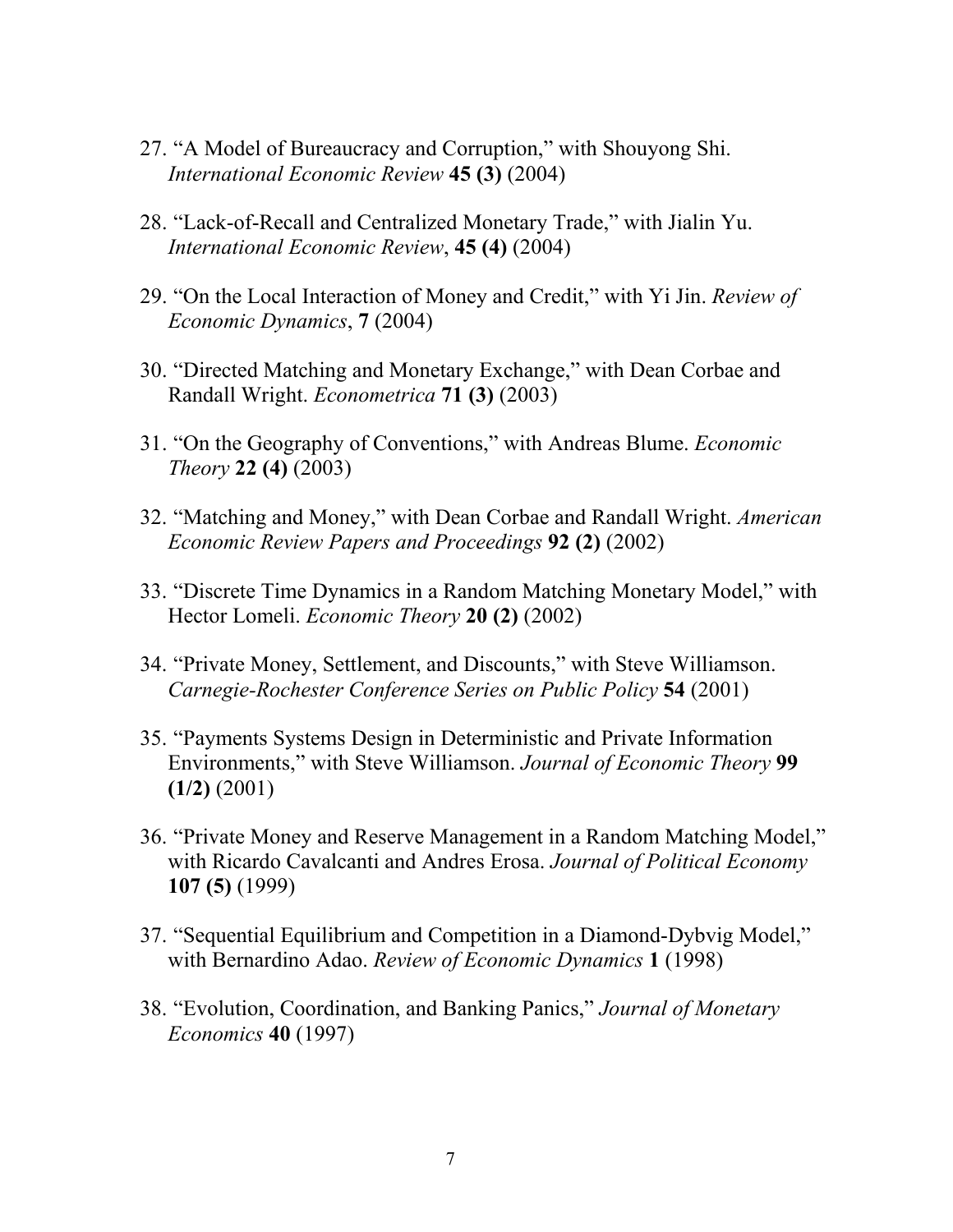- III. Other:
	- 39. "Keeping Up With The Jones Act. Changes A Pandemic And Price War Could Bring," with Igor Hernández, Ken Medlock, Michelle Foss, and Anna Mikulska, *Forbes.com* (2020)
	- 40. "California's Solar Rooftop Mandate Doesn't Make Economic Sense," with Lee Ohanian, *San Francisco Chronicle* (2018)
	- 41. "My Kingdom for a Renewable Energy Source," with Lee Ohanian, *The Wall Street Journal* (2017)
	- 42. "The Jones Act: Friend of Foe?," *Forbes.com* (2017)
	- 43. "Paris, the Environment, and Economic Growth," *Forbes.com* (2015)
	- 44. "What's next for Greece?" *Forbes.com* (2015)
	- 45. "Let the Greek Games End," *Forbes.com* (2015)
	- 46. "Kurdish Oil and U.S. Leverage in Iraq," with Jim Krane. *Forbes.com* (2014)
	- 47. "Money Talks: Information and Monetary Policy," with Marie Hoerova and Cyril Monnet. *Yale Economic Review* (2010)
	- 48. Review of "The Theory of Money and Financial Institutions," Volumes I and II, by Martin Shubik. *Journal of Economic Literature* **XXXIX (4)**  (2001)
	- 49. "Are Bank Runs Contagious?" *Federal Reserve Bank of Philadelphia Business Review* (1997)

#### **Sample Professional Activities:**

*CES*ifo Research Network, Fellow

Editorial Board (Associate Editor), *Economic Theory*, *Economic Theory Bulletin*

Referee, *American Economic Review, Austrian Science Fund (FWF), B.E. Journals in Macroeconomics, Econometrica, Economic Journal, Economic Theory, The*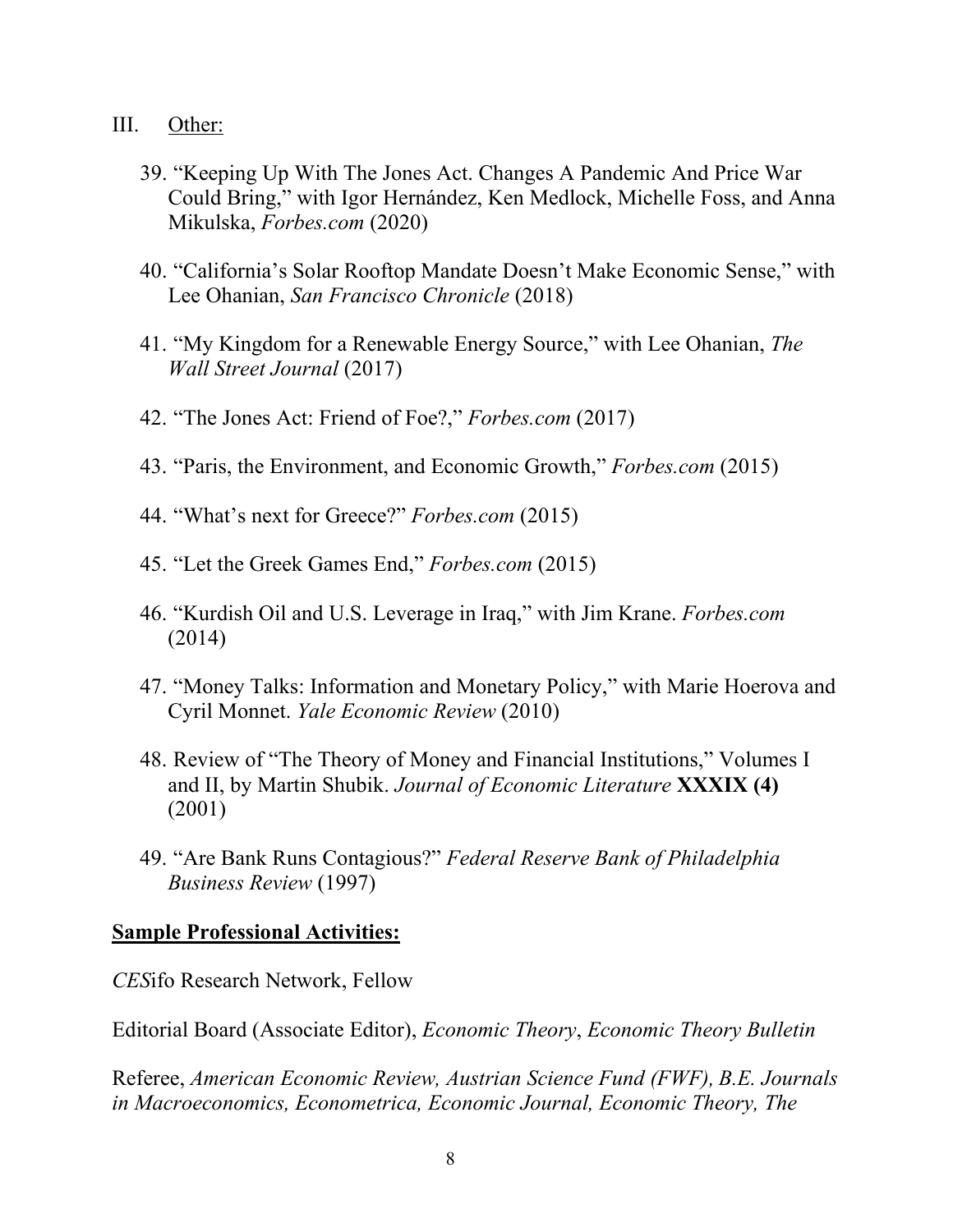*Energy Journal, European Economic Review, Games and Economic Behavior, International Economic Review, International Journal of Game Theory, Journal of Economic Behavior and Organization, Journal of Economic Dynamics and Control, Journal of Economic Theory, Journal of Environmental Economics and Management, Journal of Monetary Economics, Journal of Money, Credit, and Banking, Journal of Political Economy, Journal of Public Economic Theory, Macroeconomic Dynamics, Management Science, National Science Foundation, Review of Economic Dynamics, Research Grants Council of Hong Kong, Review of Economic Studies, The Scandinavian Journal of Economics, Social Sciences and Humanities Research Council of Canada*

Member, *United States Association for Energy Economics-Houston Chapter*, *American Economic Association, American Finance Association, Econometric Society, Euro Area Business Cycle Network, International Association for Energy Economics, National Association for Business Economics, Royal Economic Society*

Session Organizer, *ASSA* Winter Meetings (Chicago, Illinois), 2021 Session Organizer, *ASSA* Winter Meetings (San Diego, California), 2020 Keynote Speaker, Vietnam Sustainability Conference, January 2019 Session Organizer, *SAET* Conference, 2009, 2011, 2013, 2017, 2019 Session Organizer and Chair, *ASSA* Winter Meetings (Atlanta, Georgia), 2019 Session Chair, *ASSA* Winter Meetings (Philadelphia, Pennsylvania), January 2018 Program Organizing Committee, *Hydrocarbon Economics and Evaluation Symposium* (Houston, Texas), May 2016 Organizing Committee, 8th *SAET* Conference, 2007

# **Sample Service (Academic):**

Environmental Initiative Task Force Committee (developing a proposal for the creation of an *Environmental Institute* at Rice University)

PhD Student Placement Director, Department of Economics, Rice University, 2019-present

Co-organizer (with Kerry Back), Business and Economics Workshop, jointly run between the Jesse H. Jones Graduate School of Business and the Economics Department, Rice University, 2015-2020

Martel College Magister, Rice University, managed a college consisting of over three hundred undergraduate students and five staff members. Raised \$37,000 and finalized the creation of the *Martel College Endowment*, 2010-2016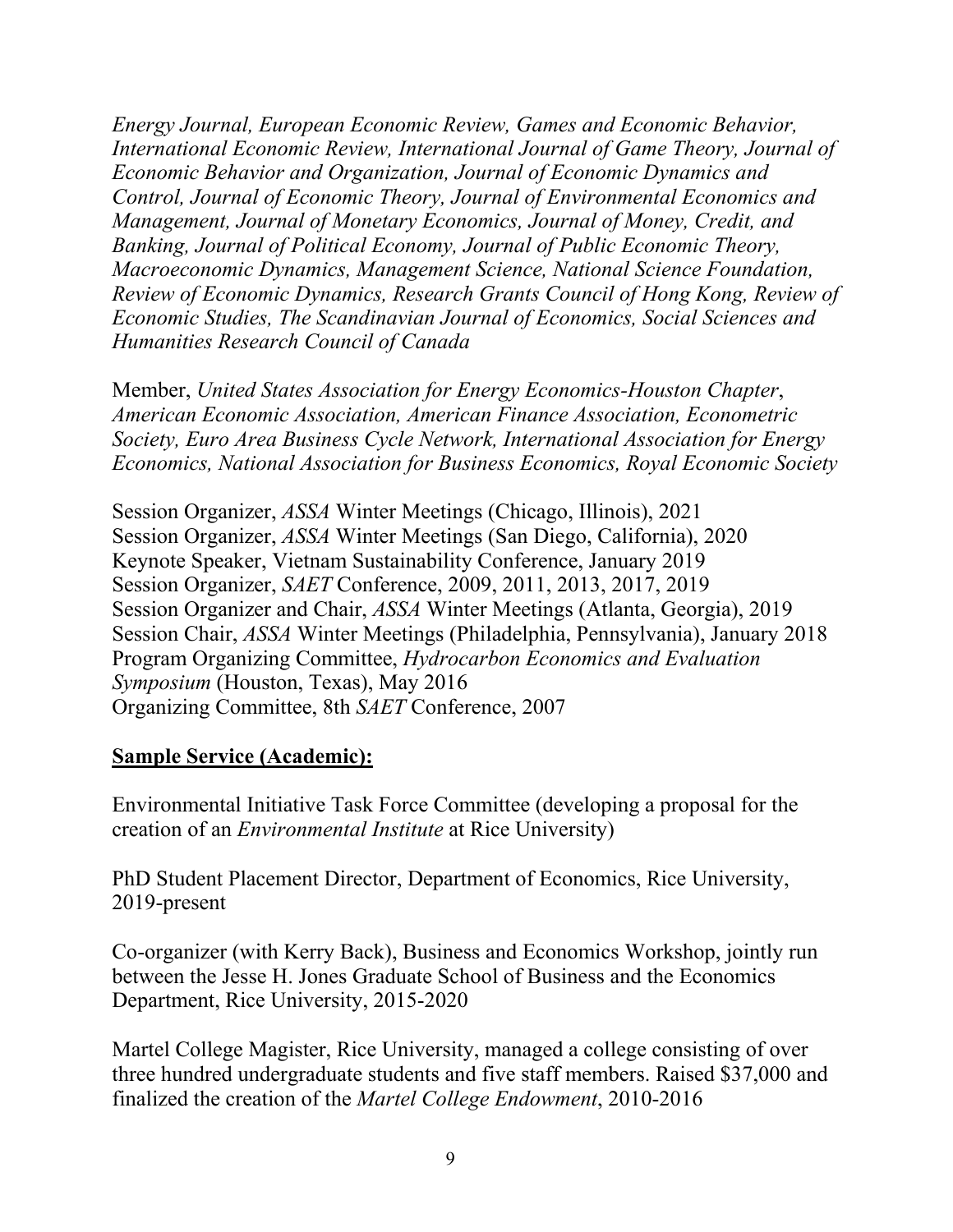Committee on Undergraduate Curriculum, Rice University, 2017-2020

Social Sciences Faculty Advisory Committee, Rice University, 2015-2016

Masters of Energy Economics Organizing and Admission Committees, Rice University, 2015-2020

Masters of Global Affairs Founding Committee, Rice University, 2014-2015 (created a Global Affairs Masters degree at Rice University)

Athletics Committee, Rice University, 2012-2015

Economics Department External Chair Search Committee, Rice University, 2013

Promotion and Tenure Committee, Rice University, 2009-2010

# **Sample Service (non-Academic):**

Board of Directors, *French-American Chamber of Commerce-*Houston Chapter, 2012 - 2016 (Vice-President, 2015-2016)

Member, *Hellenic Professional Society-*Houston Chapter, 2014-2016

# **PhD Thesis Committees:**

- 1. Amoray Riggs-Cragun (Rice University, 2019), first position: *University of Chicago, Marketing*
- 2. Justin Balthrop (Rice University, 2019), first position: *University of Kansas, Finance*
- 3. Ron Liu (Rice University, 2018), first position: *University of Nebraska, Lincoln, Finance*
- 4. Morad Zekhnini (Rice University, 2016), first position: *Tulane University, Finance*
- 5. Xin Li (co-advisor) (PhD, Rice University, 2014), first position: *International Monetary Fund*
- 6. Xinya Zhang (PhD, Rice University, 2013), first position: *Bureau of Economic Geology*, University of Texas
- 7. Islam Rizvanoglu (advisor) (PhD, Rice University, 2012), first position: *Zirve University*, Turkey